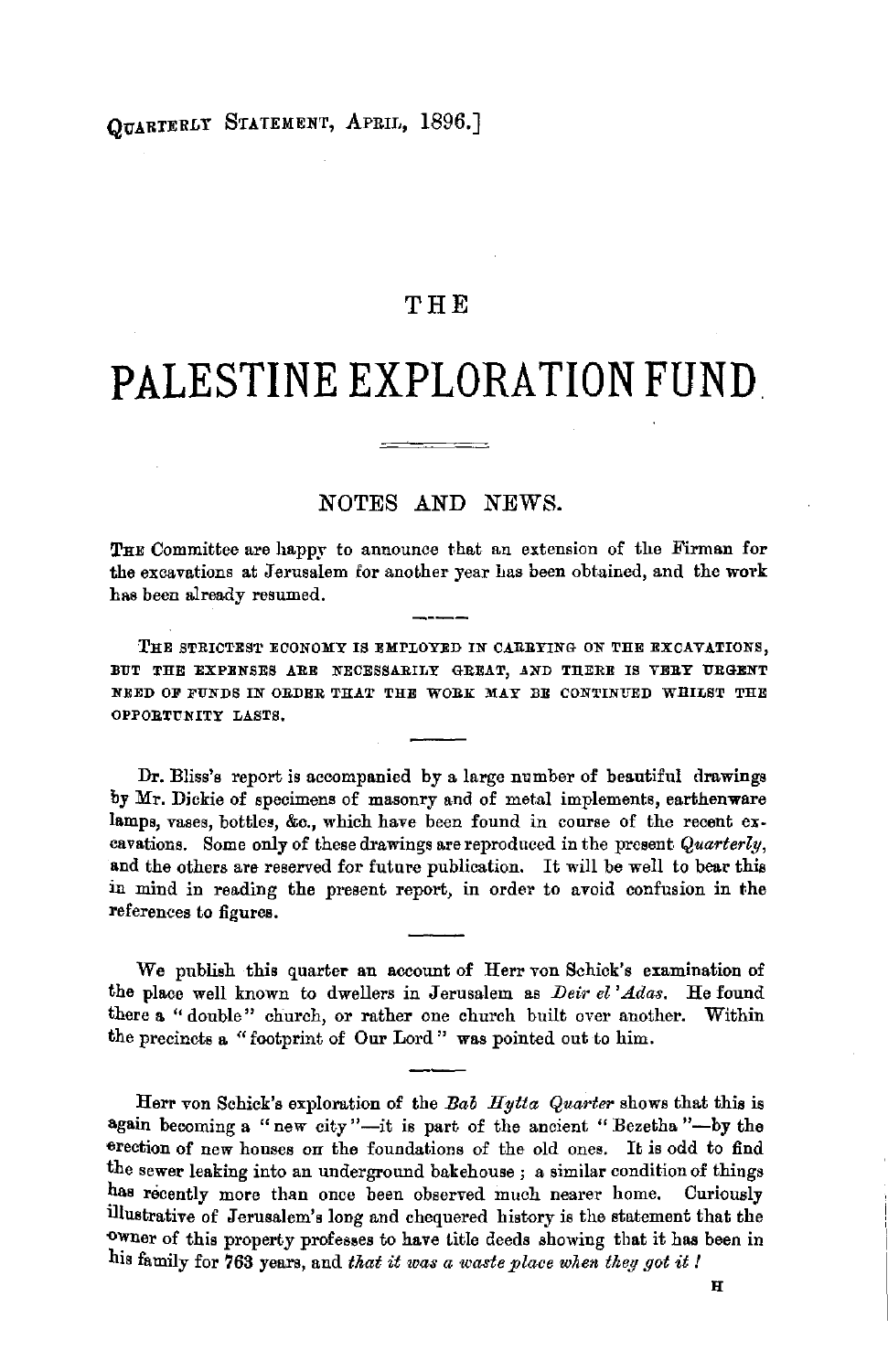An important paper on the Onomasticon, by Lieutenant-Colonel Conder, will appear in the July *Quarterly Statement*.

Professor W. W. Davis, of the Ohio Wesleyan University, writes : " My class is now studying the life of David, I and II Samuel. I had no idea how your Raised Map would facilitate Bible study. To say that we are pleased with the map is only a faint expression of our appreciation. I wish every teacher of the Bible were fortunate enough to possess one. All our students and faculty nre unanimous in their opinion that it is the best thing in this line ever made. It gives one an idea of Palestine that could not otherwise be had without a .isit to the country itself."

Mr. George Armstrong's Raised Map of Palestine is on view at the office of the Fund. A circular giving full particulars about it will be sent on application to the Secretary.

The first edition of the new Collotype Print or Photo-relief from a specially prepared copy of the Raised Map of Palestine is sold out. A second and cheaper issue has been prepared. Price to subscribers,  $2s. 3d.$ ; non-subscribers, 3s. 3d., post free.

The print is on thin paper, measuring 20 inches by 28½ inches.

The July number of the" Revue Biblique" (Paris: Victor Lecoffre) contains **au** account of some remarkable Christian tombs discovered in 1894 **at** Bethlehem, and also of **a** Greek inscription recently found on the wall of the Holy Sepulchre at Jerusalem.

Photographs of Herr von Schick's models (1) of the Temple of Solomon, (2) of the Herodian Temple, (3) of the Haram Area during the Christian occupation of Jerusalem, and (4) of the same locality as it is at present, have been received at the office of the Fund. Sets of these photographs, with an explanation by Herr von Schick, can be purchased.

'l'oURIBTS **are** cordially invited to visit the Loan Collection of "Antiques" in the JERUSALEM ASSOCIATION ROOM of the Palestine Exploration Fund, opposite the Tower of David. Hours: 8 to 12, and 2 to 6. Maps of Palestine and Palestine Exploration Fund publications are kept for sale. Necessary information will be gladly given by the Rev. Theodore E. Dowling, *Hon. Sec.* 

M. Clermont-Ganneau has kindly presented to the Library of the Fund a copy of his recently published "Etudes d'Archéologie Orientale," tome ii, livraisons 1-5.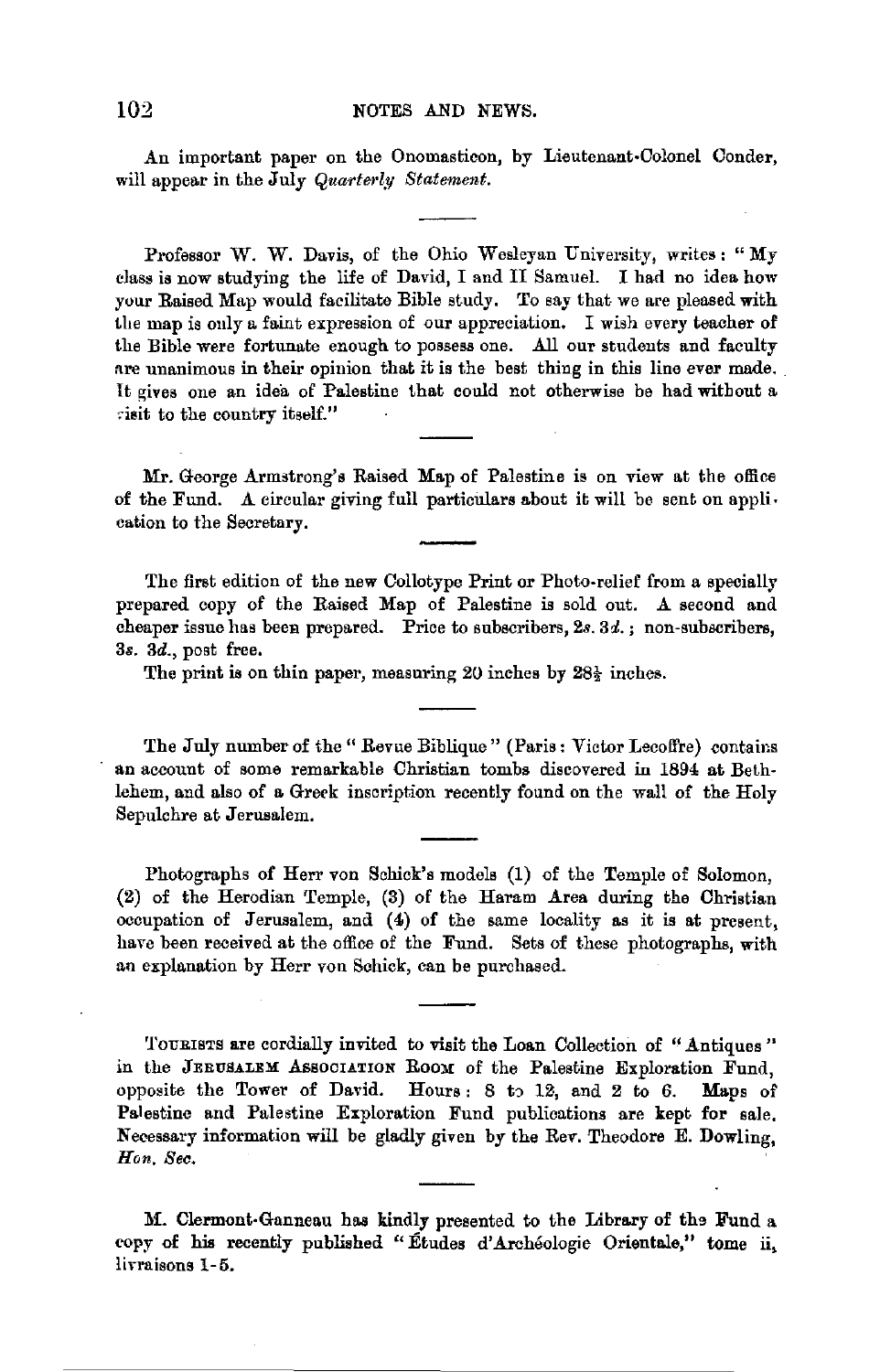- I. Sur quelques localites de Palestine mentionnees dans la vie de **Pierre**  l'Ibère, avec 2 plans.
- II. Nouveaux Graffiti Arameens d'Rgypte.
- III. Zeus Saphathènos et les nouvelles Inscriptions Grecques du Haurân. avec 2 plans.
- **IV.** Les inscriptions de Cheikb Barakat, avec **1** plan.
	- I. Peter was Bish op of Gaza, and died between 485 and 491 **A.D. M.**  Clermont-Ganncau offers some interesting and valuable remarks in this paper as to the real position of ancient Ascalon and Gaza. Other sites dealt with are those of Sarepta, Magdal-Toutha, Kephar Se'arta, Beit Taphcha, and Beit Iksa.
- II. A criticism of Professor Sayce's attempt at an interpretation of the Graffiti.
- IIL Valuable notes on the inscriptions collected by the Rev. W. Ewing and Mr. A. Wright., and published in last year's *Qiiarterly Statements* of the Fund.
- IV. Description of interesting site near Aleppo, hallowed by S. Simeon Stylites, or other Pillar devotee.

The Committee have to acknowledge with thanks the following donations to the Library of the Fund  $:$ --

- " Six Weeks in Egypt." From the authoress, Mrs. C. J. Brooks.
- " The Tent of Meeting, usually cailed the Tabernacle." From the author, G. Woolworth Colton.
- "Au Dela. du Jourdain." From the author, Lucien Gautier.

The Committee will be glad to receive donations of Books to the Library of the Fund, which already contains many works of great value relating to Palestine and other Bible Lands. See list of Books, July *Quarterly Statement*, 1893.

The following have kindly consented to act as Honorary Local Secretaries:-

*Montreal.*--Rev. G. Abbot Smith, 2, Lincoln Avenue.

- *Liverpool.*--Hon. Treasurer, T. Frederick A. Agnew, Esq., Bank of England, Castle Street; *Hon. Sec.,* Alexander B. Thorburn, Esq., 13, Rumford Street.
- *Worcester.-Ven.* Archdeacon Walters, Alvechurch.
- *Dunedin.-* Herbert Webb, Esq., Eldon Chambers.
- *Damascus.-Dr.* E.W. G. Masterman.
- *Galaskiels.-Kenneth* Cochrane, Esq., Newfaan.
- *Mountain Ash, South Wales.*-Rev. Owen Jones, in place of Rev. John Howell, deceased.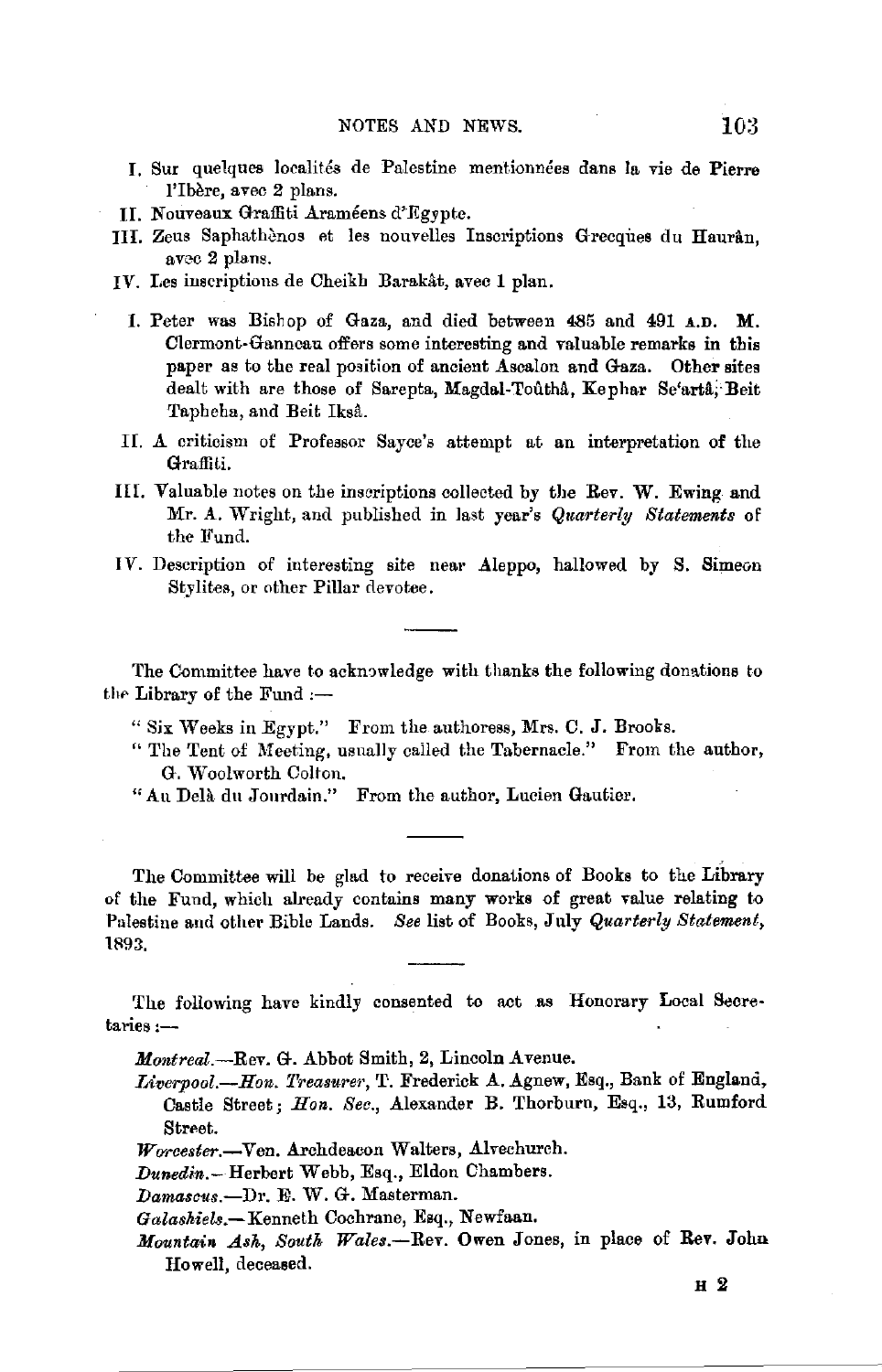Sir Walter Besant's summary of the work of the Fund from its commence. ment has been bronght up to date by the author and published under the title, '' Thirty Yenrs' Work in the Holy Land." Applications for copies may be sent to Mr. Armstrong.

It having again been reported to the Executive Committee of the Palestine Exploration Fund that certain book hawkers are representing themselves as agents of the Society, the Committee have to caution subscribers and the public that they have no book hawkers of any sort or kind in their employ, and that NONE OF THEIR WORKS ARE SOLD BY ANY ITINERANT AGENTS.

**The** museum of the Fund, at 24, Hanover Square, is now open to subscribers between the hours of 10 a.m. and 6 p.m., every week-day except Saturdays, when it closes at 2 p.m.

It may be well to mention that plans and photographs alluded to in the reports from Jerusalem and elsewhere cannot all be published, but **all** are preserved in the offices of the Fund, where they may be seen by subscribers.

The first portion of M. Clermont-Ganneau's work, "Archaeological Researches in Palestine," is now ready, and being sent to subscribers.

Branch Associations of the Bible Society, all Sunday Schools within the Sunday School Institute, the Sunday School Union, and the Wesleyan Sunday School Institute, will please observe that by a special Resolution of the Committee they will henceforth be treated as subscribers and be allowed to purchase the books and maps (by application only to the Secretary) at reduced price,

The income of the Society, from December 23rd, 1895, to March 21st, 1896, was-from annual subscriptions and donations, including Local Societies, £779 14s. 2d.; from all sources- $£977$  11s. 11d. The expenditure during the same period was £886 11s. 9d. On March 23rd the balance in the Bank was £358 Os. 1d.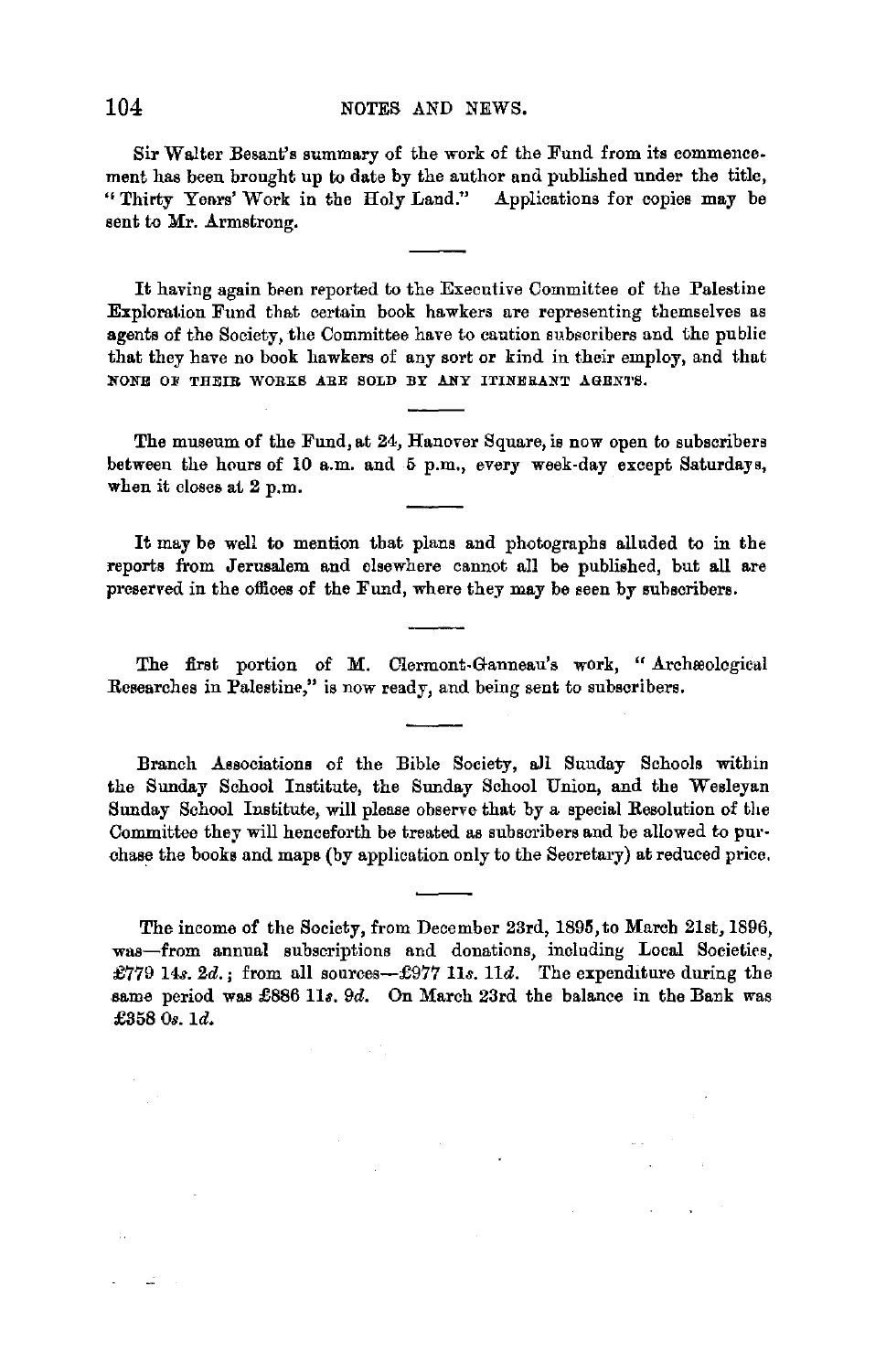STATEMENT OF RECEIPTS AND EXPENDITURE FOR THE YEAR ENDING 31sT DECEMBER, 1895.

**Carl Corporation** 

 $\mathcal{L}_{\mathcal{A}}$  and  $\mathcal{A}$  is the set of the set of the set of  $\mathcal{A}$ 

| RECEIPTS.                                                                                                        | £                                           | s. d.                 | KXPENDITURE.<br>s. d.                                                                                                                                            |
|------------------------------------------------------------------------------------------------------------------|---------------------------------------------|-----------------------|------------------------------------------------------------------------------------------------------------------------------------------------------------------|
| To Balance in Bank 31st December, 1894-                                                                          |                                             |                       | 5.<br>$\ldots 1,002$<br>$\Omega$<br>By Exploration<br>$\ddot{\phantom{0}}$                                                                                       |
| Net Balance<br>$\ddot{\phantom{a}}$<br>$\mathbf{a}$ , $\mathbf{a}$<br>$\bullet$<br>Subscriptions paid in 1894 in | £325 17<br>9                                |                       | Printing and Binding, including the Quarterly<br>431 2 3<br>Statement                                                                                            |
| advance for 1895<br>$\ddot{\phantom{a}}$                                                                         | $51\quad 8\quad 6$<br>377                   | Е.<br>3               | Maps, Lithographs, Illustrations, Photographs,<br>344 9<br>Slides, Casts, &c<br>7<br>$\bullet$ $\bullet$<br>                                                     |
| Donations and Subscriptions<br>$\bullet\;\bullet$<br>From Lectures<br>$\ddot{\phantom{a}}$                       | $\ldots$ 1,787<br>$\ddot{\phantom{0}}$<br>6 | 3<br>5.<br>$^{\circ}$ | Stationery,<br>Insurance,<br>and<br>Advertising,<br>3<br>43<br>Sundries<br>4<br>$\ddot{\bullet}$<br>$\bullet$                                                    |
| From Sales of Books<br>$\bullet$<br>                                                                             | 310 7 11                                    |                       | Postage, of Books, Maps, Parcels, including the<br>129<br>Quarterly Statement<br>9<br>5                                                                          |
| From Sales of Maps, Photographs, Slides, Casts,<br>&с.                                                           | 438 13 9                                    |                       | 366<br>0 <sub>8</sub><br>Salaries and Wages<br>$\ddot{\phantom{a}}$<br>$\ddot{\phantom{0}}$<br>$\ddot{\phantom{a}}$<br>$\ddot{\phantom{0}}$                      |
|                                                                                                                  |                                             |                       | 232 9 2<br>Office Rent, Gas and Coals<br>$\ddot{\phantom{a}}$                                                                                                    |
|                                                                                                                  |                                             |                       | Subscriptions paid in 1895 in<br>advance for 1895<br>£14<br>З.<br>$_{\odot}$<br>$\ddot{\phantom{a}}$<br>306 14<br>2<br>Net Balance<br>$\sim$<br>. .<br>$\cdot$ . |
|                                                                                                                  |                                             |                       | 320 17 2                                                                                                                                                         |
|                                                                                                                  |                                             |                       | 320 17<br>Balance in Bank 31st December, 1895<br>$\ddot{\phantom{a}}$                                                                                            |
|                                                                                                                  | £2,869 16                                   |                       | £2,869 16                                                                                                                                                        |
|                                                                                                                  |                                             |                       | Examined and compared with Cash Book and found correct.                                                                                                          |

WALTER MORRISON, Treasurer.

and the control of the control of

March 7th, 1896.

 $\sim$  $\sim$   $\alpha$ 

 $105$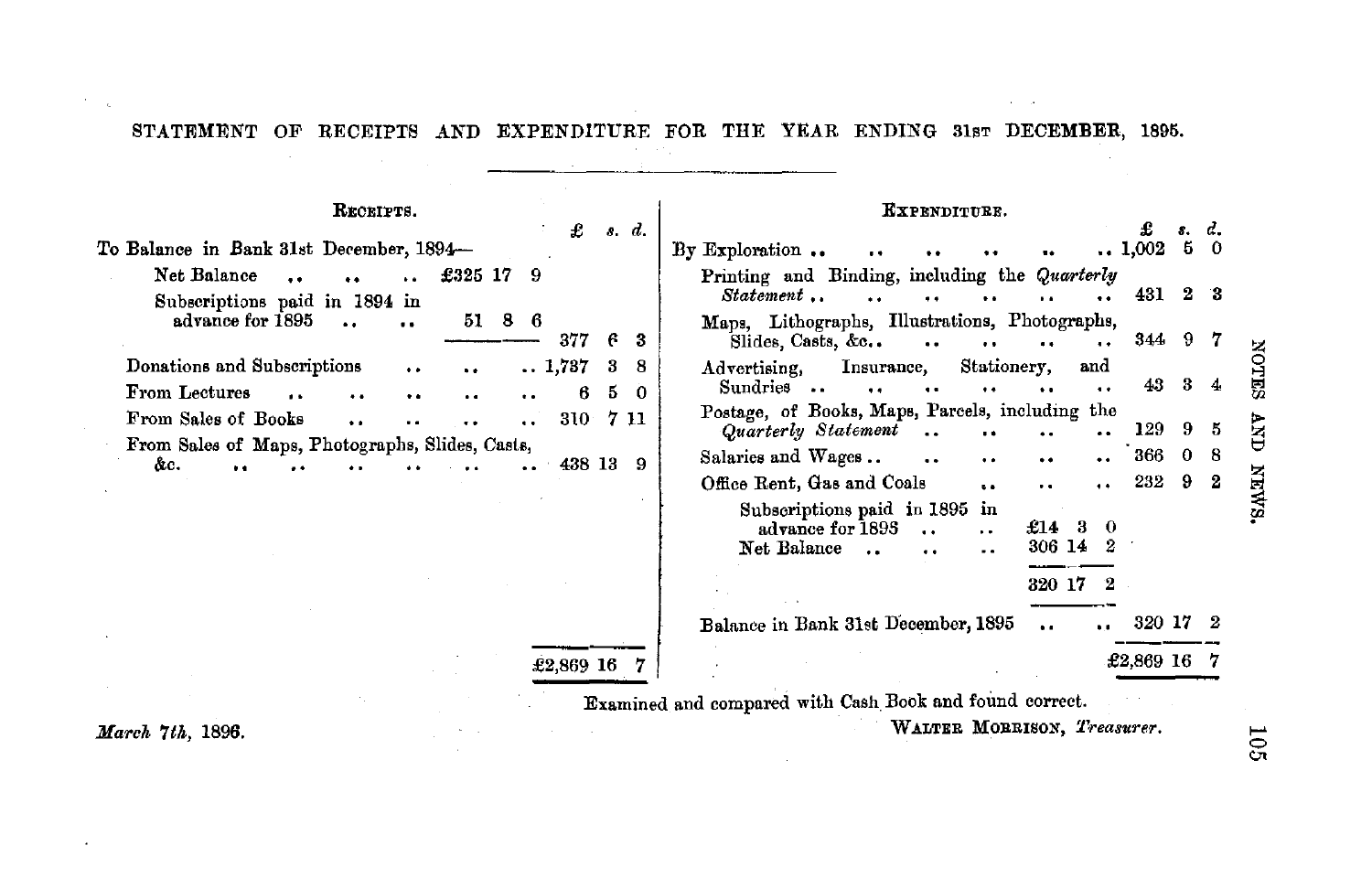### 106 NOTES AND NEWS.

#### •.r.REASURER'S STATEMENT.

The total income of the Fund for the year 1895 was £2,492 *IOs. 4d.;* of this amount £1,737 3s. 8d. was from Donations and Subscriptions; £749 *ls.* 8d. from sales of publications; and £6 5s, 0d. from the proceeds of Lectures.

The amount spent on Exploration was £1,002 5s. *Od.* ; on printing new edition of publications, including the *Quarterly Statement,* £775 *11s. 10d.*  (the *Quarterly Statement,* which is sent free to all subscribers of *10s. 6d.* and upwards, alone costing close on £500); on advertising, postage, insurance, and stationery, £172 12s. 9d.; the management, including rent of office. £598 9s. 10d.

| ASSETS.                  |        | $\mathbf{f}$ s. d. |   | LIABILITIES.             | £   | $s$ . | d. |
|--------------------------|--------|--------------------|---|--------------------------|-----|-------|----|
| Balance in Bank, Decem-  |        |                    |   | Printing, Lithographing, |     |       |    |
| $ber 31st, 1895$ .       | 320 17 |                    | 2 | and Current Expenses     | 944 |       |    |
| Stock of Publications on |        |                    |   |                          |     |       |    |
| hand, Surveying In-      |        |                    |   |                          |     |       |    |
| struments, Show Cases,   |        |                    |   |                          |     |       |    |
| Furniture, &c.           |        |                    |   |                          |     |       |    |
| In addition there is the |        |                    |   |                          |     |       |    |
| valuable library<br>and  |        |                    |   |                          |     |       |    |
| the unique collection of |        |                    |   |                          |     |       |    |
| antiques, models, &c.    |        |                    |   |                          |     |       |    |
|                          |        |                    |   |                          |     |       |    |

Subscribers are requested to note that the following cases for binding, casts, and slides can be had by application to the Assistant Secretary at the Office of the Fund:-

Cases for binding Herr Schumacher's "Jaulân," 1s. each.

Cases for binding the *Quarterly Statement,* in green or chocolate, ls. each. Cases for binding "Abila," "Pella," and "'Ajlun" in one volume, ls. each.

Casts of the Tablet, with Cuneiform Inscription, found at Tell el Hesy, at **a.** depth of 35 feet, in May, 1892, by Dr. Bliss, Explorer to the Fund. It belongs to the general diplomatic correspondence earned on between Amenhotep III and IV and their agents in various Palestinian towns. Price 2a. 6d. each.

Casts of the Ancient Hebrew Weight brought by Dr. Chaplin from Samaria, price 2s. 6d. each.

Casts of an Inscribed Weight or Bead from Palestine, forwarded by Professor Wright, Cambridge, Mass., U.S.A., price 1s. each.

Lantern slides of the Raised Map, the Sidon Sarcophagi, and of the Bible places mentioned in the catalogue of photos and special list of slides.

In order to make up complete sets of the *Quarterly Statement* the Committee will be very glad to receive any of the back numbers.

While desiring to give publicity to proposed identifications and other theories advanced by officers of the Fund and contributors to the pages of the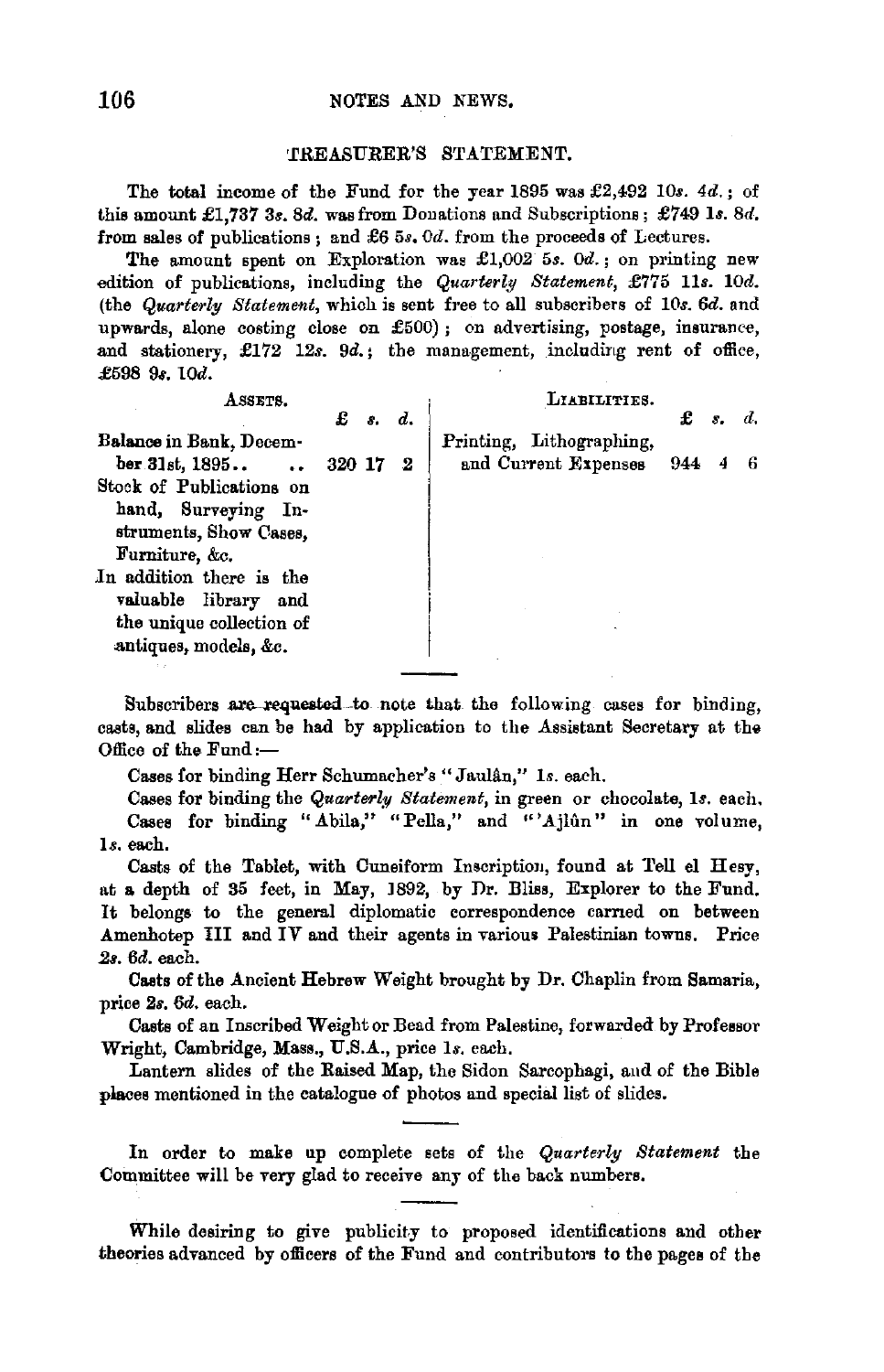Ouarterly Statement, the Committee wish it to be distinctly understood that by nublishing them in the Quarterly Statement they neither sanction nor adopt .<br>them.

Subscribers who do not receive the Quarterly Statement regularly are asked to send a note to the Secretary. Great care is taken to forward each number to all who are entitled to receive it, but changes of address and other causes give rise occasionally to omissions.

The authorised lecturers for the Society are-

#### AMERICA.

- Professor Theodore F. Wright, Ph.D., 42, Quincy Street, Cambridge, Mass., Honorary General Secretary of the Palestine Exploration Fund for the United States. His subjects are as follows :-
	- (1) The Building of Jerusalem.
	- (2) The Overthrow of Jerusalem.
	- (3) The Progress of the Palestine Exploration.

#### ENGLAND.

- The Rev. Thomas Harrison, F.R.G.S., The Vicarage, Appledore, Ashford, Kent. His subjects are as follows:-
	- (1) Research and Discovery in the Holy Land.
	- (2) Bible Scenes in the Light of Modern Science.
	- (3) The Survey of Eastern Palestine.
	- (4) In the Track of the Israelites from Equpt to Canaan.
	- (5) The Jordan Valley, the Dead Sea, and the Cities of the Plain.
	- (6) The Recovery of Jerusalem- $(Excavations in 1894)$ .
	- (7) The Recovery of Lachish and the Hebrew Conquest of Palestine.
	- (8) Archaeological Illustrations of the Bible. (Specially adapted for Sunday School Teachers).

N.B.-All these Lectures are illustrated by specially prepared lantern slides.

- The Rev. Charles Harris, M.A., F.R.G.S., St. Lawrence, Ramsgate. (All Lectures illustrated by lantern slides). His subjects are as follows :-
	- (1) Modern Discoveries in Palestine.
	- (2) Stories in Stone; or, New Light on the Old Testament.
	- (3) Underground Jerusalem; or, With the Explorer in 1895. Bible Stories from the Monuments, or Old Testament History in the Light of Modern Research :-
	- $(4)$   $\Lambda$ . The Story of Joseph; or, Life in Ancient Equpt.
	- (5) B. The Story of Moses; or, Through the Desert to the Promised Land.
	- (6) C. The Story of Joshua; or, The Buried City of Lachish.
	- (7) D. The Story of Sennacherib; or Scenes of Assyrian Warfare.
	- $(8)$  B. The Story of the Hittites; or,  $\Lambda$  Lost Nation Found.